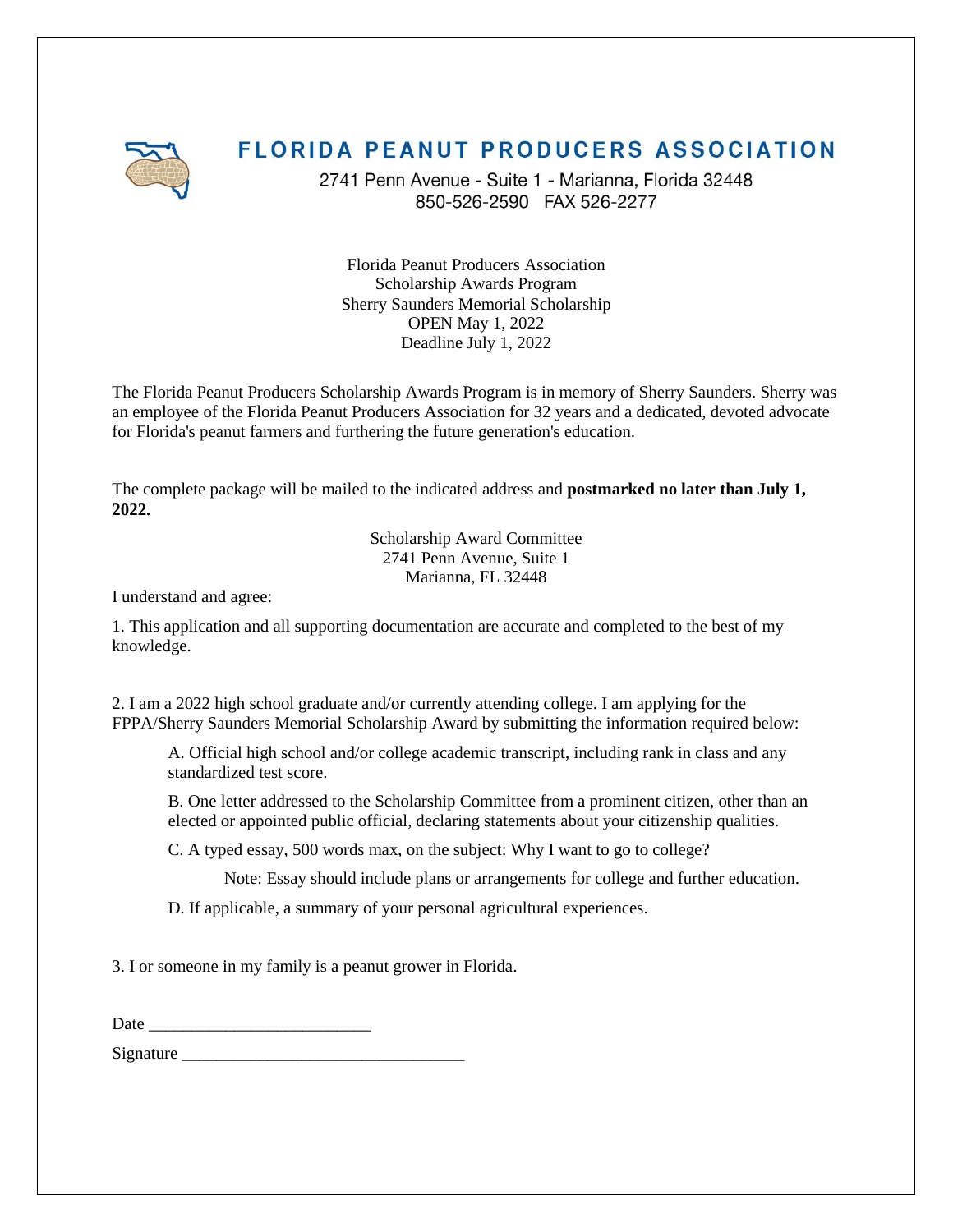## **APPLICATION**

Instructions: Complete and include all requested information or indicate if not applicable.

|                                                           | $\boxed{\text{DOB}}_{\text{max}}$                                                                       |
|-----------------------------------------------------------|---------------------------------------------------------------------------------------------------------|
|                                                           |                                                                                                         |
| Name and address (if different) of legal guardian         |                                                                                                         |
|                                                           | Country                                                                                                 |
|                                                           |                                                                                                         |
| High school and/or college name and mailing address       |                                                                                                         |
| an attached sheet if necessary.                           | 1. Summarize your scholastic achievements, honors and awards (include dates) while in high school. Add  |
|                                                           |                                                                                                         |
| responsibility. Add a attached sheet if necessary         | 2. High school extracurricular activities including organizations, clubs, church, etc. Include date and |
|                                                           |                                                                                                         |
| college or university. Add a attached sheet if necessary. | 3. Summarize your scholastic achievements, honors and awards (include dates) while enrolled in a        |
|                                                           |                                                                                                         |
|                                                           |                                                                                                         |
|                                                           |                                                                                                         |
|                                                           |                                                                                                         |